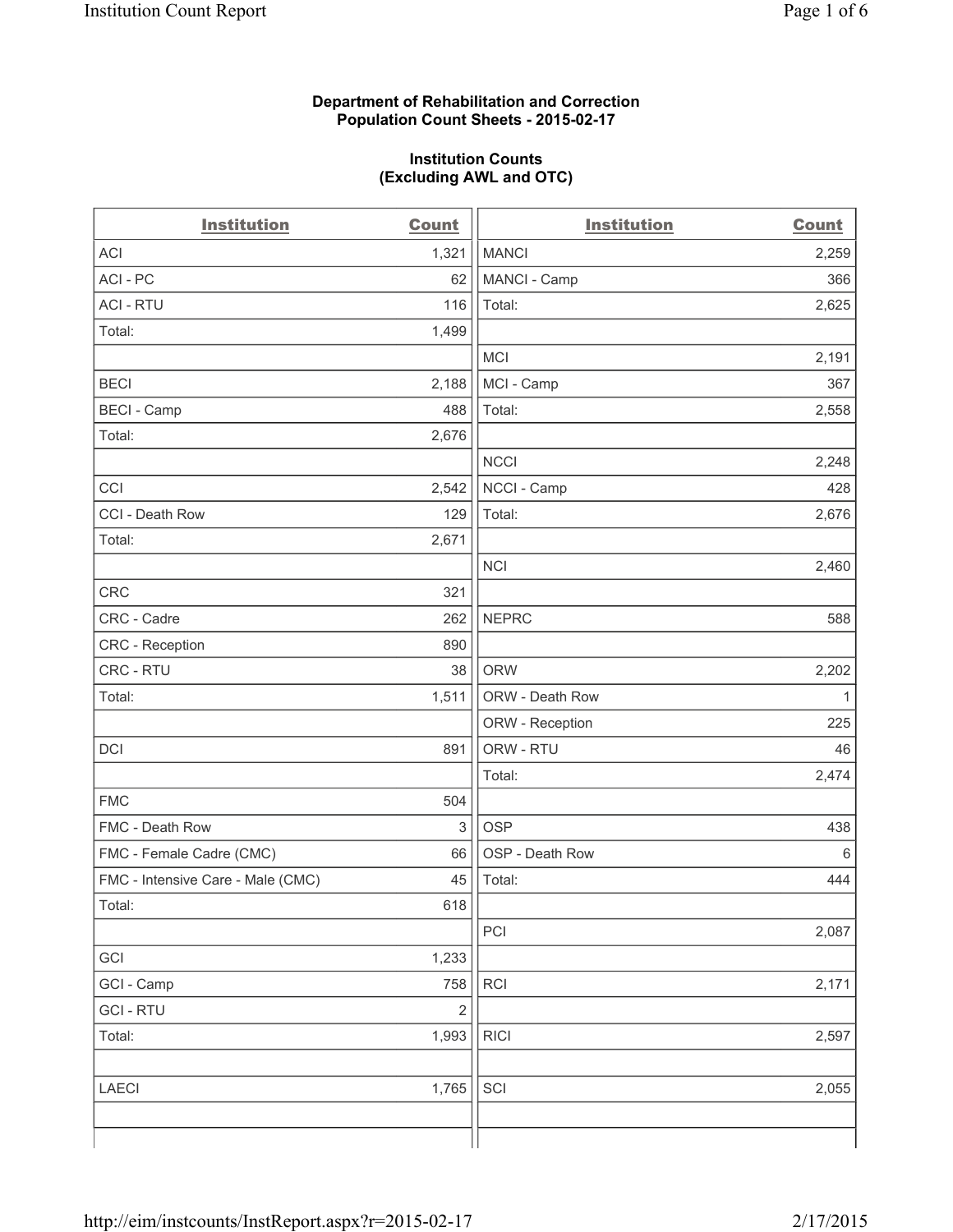| LECI                     | 2,050 | <b>SOCF</b>      | 1,196                              |
|--------------------------|-------|------------------|------------------------------------|
| LECI - Camp              | 175   | SOCF - RTU       | 64                                 |
| Total:                   | 2,225 | Total:           | 1,260                              |
|                          |       |                  |                                    |
| LOCI                     | 2,276 | <b>TCI</b>       | 1,105                              |
|                          |       | TCI - Camp       | 429                                |
| LORCI                    | 205   | Total:           | 1,534                              |
| LORCI - Cadre            | 212   |                  |                                    |
| <b>LORCI - Reception</b> | 1,086 | <b>TOCI</b>      | 1,000                              |
| Total:                   | 1,503 | <b>TOCI - PC</b> | 105                                |
|                          |       | Total:           | 1,105                              |
| <b>MACI</b>              | 1,123 |                  |                                    |
| MACI - Minimum           | 1,429 | <b>WCI</b>       | 1,284                              |
| Total:                   | 2,552 | <b>WCI-RTU</b>   | 90                                 |
|                          |       | Total:           | 1,374                              |
|                          |       |                  |                                    |
|                          |       |                  | 50,188<br><b>Total Population:</b> |

\* The Total Population includes 35 Offenders with Reason Codes 30 & 31. \*\* The Total Population includes 31 Offenders with Reason Code 0A.

## **Male Population by Security Level (Include AWL and Exclude OTC)**

| <b>Security Level</b>  |                   | <b>Body</b> | <b>AWL</b> | $(-OTC)$ | <b>Total</b> |
|------------------------|-------------------|-------------|------------|----------|--------------|
| Total Level 5          |                   | 125         |            |          | 125          |
| <b>Total Level 4</b>   |                   | 1,820       | 20         | 20       | 1,820        |
| Total Level 3          |                   | 11,465      | 127        | 102      | 11,490       |
| Total Level 2          |                   | 17,099      | 262        | 173      | 17,188       |
| Total Level 1          |                   | 15,431      | 218        | 118      | 15,531       |
| <b>Total Death Row</b> |                   | 139         |            |          | 139          |
|                        | <b>Total Male</b> | 46,079      | 629        | 415      | 46,293       |

#### **Female Population by Institution (Include AWL and Exclude OTC)**

| <b>Institution</b>       | <b>Body</b> | <b>AWL</b> | $(-OTC)$ | <b>Total</b> |
|--------------------------|-------------|------------|----------|--------------|
| DCI                      | 891         | 14         |          | 898          |
| <b>FMC</b>               | 22          |            | 0        | 23           |
| FMC - Female Cadre (CMC) | 66          | O          | O        | 66           |
| <b>NEPRC</b>             | 588         | 11         | 3        | 596          |
| <b>ORW</b>               | 2,201       | 49         | 21       | 2,229        |
| <b>ORW - Death Row</b>   |             |            | 0        |              |
| ORW - Reception          | 225         |            | 0        | 225          |
|                          |             |            |          |              |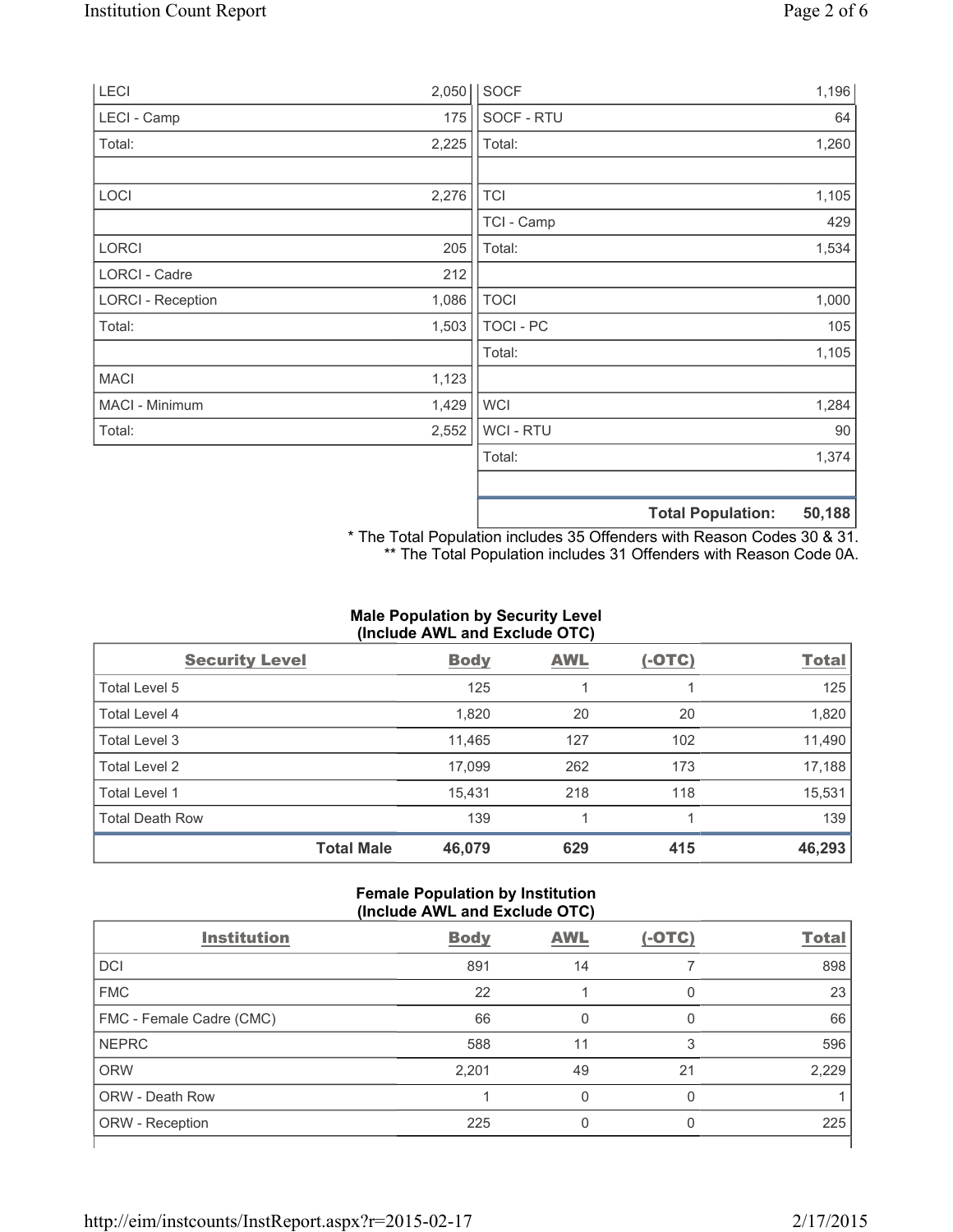| <b>ORW - RTU</b> |                          | 46     |     |     | 46 I   |
|------------------|--------------------------|--------|-----|-----|--------|
|                  | <b>Total Female</b>      | 4.040  | 75  | 31  | 4,084  |
|                  |                          |        |     |     |        |
|                  | <b>Total Population:</b> | 50,119 | 704 | 446 | 50,377 |

## **Male Population by Institution: Security Level 5 (Include AWL and Exclude OTC)**

|            | <b>Institution</b>   | <b>Body</b> | <b>AWL</b> | $(-OTC)$ | <b>Total</b> |
|------------|----------------------|-------------|------------|----------|--------------|
| LORCI      |                      |             |            |          |              |
| <b>OSP</b> |                      | 124         |            |          | 124          |
|            | <b>Total Level 5</b> | 125         |            |          | 125          |

# **Male Population by Institution: Security Level 4 (Include AWL and Exclude OTC)**

| <b>Institution</b>       |                      | <b>Body</b>    | <b>AWL</b>                | $(-OTC)$            | <b>Total</b>   |
|--------------------------|----------------------|----------------|---------------------------|---------------------|----------------|
| CRC                      |                      | $\sqrt{5}$     | $\mathsf{O}\xspace$       | $\mathsf{O}\xspace$ | $\sqrt{5}$     |
| CRC - Reception          |                      | $\overline{2}$ | $\mathbf 0$               | 0                   | $\sqrt{2}$     |
| LECI                     |                      | $\sqrt{5}$     | $\mathbf 1$               | $\mathbf{1}$        | $\overline{5}$ |
| LOCI                     |                      | 10             | $\mathsf{O}\xspace$       | 0                   | $10$           |
| LORCI                    |                      | $\overline{7}$ | $\overline{2}$            | $\overline{2}$      | $\overline{7}$ |
| <b>LORCI - Reception</b> |                      | 10             | $\mathbf 0$               | 0                   | 10             |
| <b>MANCI</b>             |                      | 16             | $\mathbf 0$               | $\mathbf 0$         | 16             |
| MCI                      |                      | $\,6\,$        | $\mathsf{O}\xspace$       | 0                   | $\,6\,$        |
| <b>NCCI</b>              |                      | $\sqrt{5}$     | $\mathsf{O}\xspace$       | $\mathsf{O}\xspace$ | $\sqrt{5}$     |
| <b>OSP</b>               |                      | 307            | $\ensuremath{\mathsf{3}}$ | 3                   | 307            |
| <b>RCI</b>               |                      | $\overline{7}$ | $\mathsf{O}\xspace$       | 0                   | $\overline{7}$ |
| <b>RICI</b>              |                      | $\overline{2}$ | $\mathbf 0$               | $\mathsf{O}\xspace$ | $\overline{2}$ |
| <b>SOCF</b>              |                      | 1,113          | 13                        | 13                  | 1,113          |
| SOCF - RTU               |                      | 64             | $\mathsf{O}\xspace$       | $\mathsf{O}\xspace$ | 64             |
| <b>TCI</b>               |                      | 5              | $\mathsf{O}\xspace$       | $\mathsf{O}\xspace$ | $\sqrt{5}$     |
| <b>TOCI</b>              |                      | 188            | $\mathsf{O}\xspace$       | $\mathsf 0$         | 188            |
| <b>TOCI - PC</b>         |                      | 41             | $\mathsf{O}\xspace$       | $\mathsf{O}\xspace$ | 41             |
| <b>WCI</b>               |                      | 26             | 1                         | 1                   | 26             |
| WCI - RTU                |                      | 1              | $\mathbf 0$               | $\mathsf{O}\xspace$ | $\mathbf{1}$   |
|                          | <b>Total Level 4</b> | 1,820          | 20                        | 20                  | 1,820          |

#### **Male Population by Institution: Security Level 3 (Include AWL and Exclude OTC)**

|                    | $\frac{1}{2}$ |            |      |
|--------------------|---------------|------------|------|
| <b>Institution</b> | odv           | <b>AWL</b> | Га≑а |
|                    |               |            |      |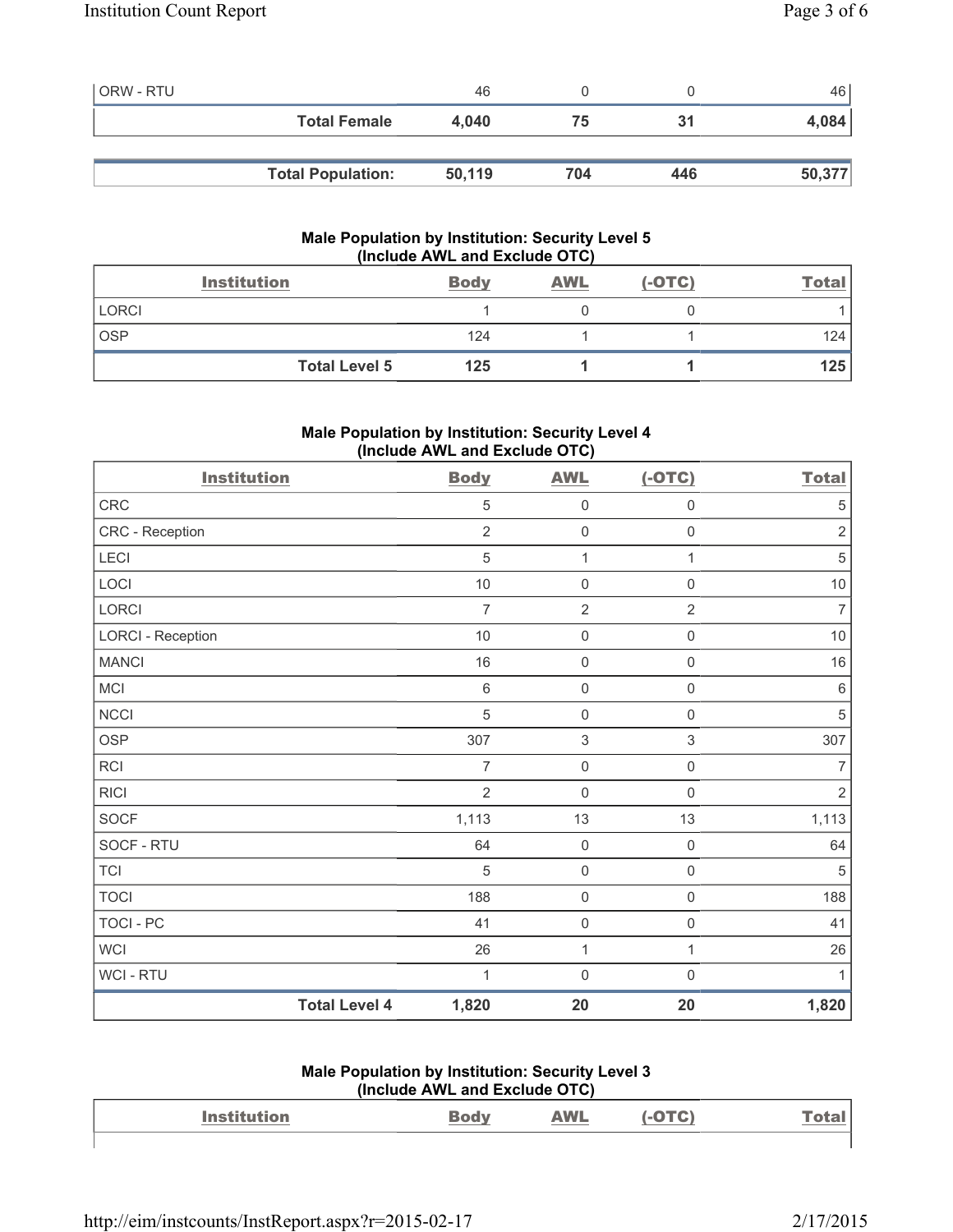| ACI                               | 13             | $\mathsf{O}\xspace$ | $\mathsf{O}\xspace$ | $13\,$                    |
|-----------------------------------|----------------|---------------------|---------------------|---------------------------|
| <b>BECI</b>                       | $\overline{2}$ | $\mathsf{O}\xspace$ | 0                   | $\overline{2}$            |
| CRC                               | 101            | $\overline{7}$      | $\overline{4}$      | 104                       |
| CRC - Cadre                       | 189            | $\mathsf{O}\xspace$ | $\mathsf{O}\xspace$ | 189                       |
| CRC - Reception                   | 634            | 12                  | 12                  | 634                       |
| CRC - RTU                         | 21             | $\pmb{0}$           | $\mathsf{O}\xspace$ | 21                        |
| CRC - Youth                       | $\mathbf 0$    | $\mathbf{1}$        | $\mathbf{1}$        | $\mathsf 0$               |
| <b>FMC</b>                        | $\mathsf 3$    | $\mathsf{O}\xspace$ | $\mathsf{O}\xspace$ | $\ensuremath{\mathsf{3}}$ |
| FMC - Intensive Care - Male (CMC) | 8              | $\mathsf{O}\xspace$ | $\mathsf{O}\xspace$ | $\,8\,$                   |
| LECI                              | 2,004          | 22                  | 21                  | 2,005                     |
| LOCI                              | $\mathbf{1}$   | $\mathbf 0$         | $\mathsf 0$         | $\mathbf{1}$              |
| LORCI                             | 73             | 23                  | 19                  | $77 \,$                   |
| LORCI - Cadre                     | 191            | $\mathbf 1$         | $\mathsf 0$         | 192                       |
| <b>LORCI - Reception</b>          | 624            | $\mathsf{O}\xspace$ | $\mathsf{O}\xspace$ | 624                       |
| <b>MANCI</b>                      | 2,231          | 13                  | 13                  | 2,231                     |
| MCI                               | 5              | $\mathsf{O}\xspace$ | $\mathsf{O}\xspace$ | 5                         |
| <b>NCI</b>                        | 18             | $\mathsf{O}\xspace$ | $\mathsf{O}\xspace$ | 18                        |
| PCI                               | 39             | $\overline{4}$      | $\mathsf{O}\xspace$ | 43                        |
| <b>RCI</b>                        | 2,004          | 22                  | 18                  | 2,008                     |
| <b>RICI</b>                       | $\mathbf{1}$   | $\mathsf{O}\xspace$ | $\mathsf 0$         | $\mathbf{1}$              |
| SCI                               | 12             | $\mathsf{O}\xspace$ | $\mathsf{O}\xspace$ | 12                        |
| SOCF                              | 65             | $\mathbf{1}$        | 1                   | 65                        |
| <b>TCI</b>                        | 1,045          | 10                  | 5                   | 1,050                     |
| TCI - Camp                        | $\mathbf{1}$   | $\mathsf{O}\xspace$ | $\mathsf{O}\xspace$ | $\mathbf{1}$              |
| <b>TOCI</b>                       | 807            | 4                   | $\,$ 3 $\,$         | 808                       |
| <b>TOCI - PC</b>                  | 64             | $\mathsf{O}\xspace$ | $\mathsf{O}\xspace$ | 64                        |
| WCI                               | 1,226          | $\overline{7}$      | 5                   | 1,228                     |
| WCI - RTU                         | 83             | $\mathbf 0$         | $\mathsf{O}\xspace$ | 83                        |
| <b>Total Level 3</b>              | 11,465         | 127                 | 102                 | 11,490                    |

# **Male Population by Institution: Security Level 2 (Include AWL and Exclude OTC)**

| $(11.01000)$ $(11.1000)$ $(11.000)$ $(0.0000)$ $(0.000)$ |             |            |          |              |  |
|----------------------------------------------------------|-------------|------------|----------|--------------|--|
| <b>Institution</b>                                       | <b>Body</b> | <b>AWL</b> | $(-OTC)$ | <b>Total</b> |  |
| <b>ACI</b>                                               | 599         |            | 4        | 602          |  |
| ACI - PC                                                 | 62          | 0          | 0        | 62           |  |
| <b>ACI - RTU</b>                                         | 70          | 0          | 0        | 70           |  |
| <b>BECI</b>                                              | 1,475       | 25         | 15       | 1,485        |  |
| <b>BECI</b> - Camp                                       |             |            | 0        |              |  |
| CCI                                                      | 1,685       | 13         | 9        | 1,689        |  |
| <b>CRC</b>                                               | 97          | 4          | 3        | 98           |  |
|                                                          |             |            |          |              |  |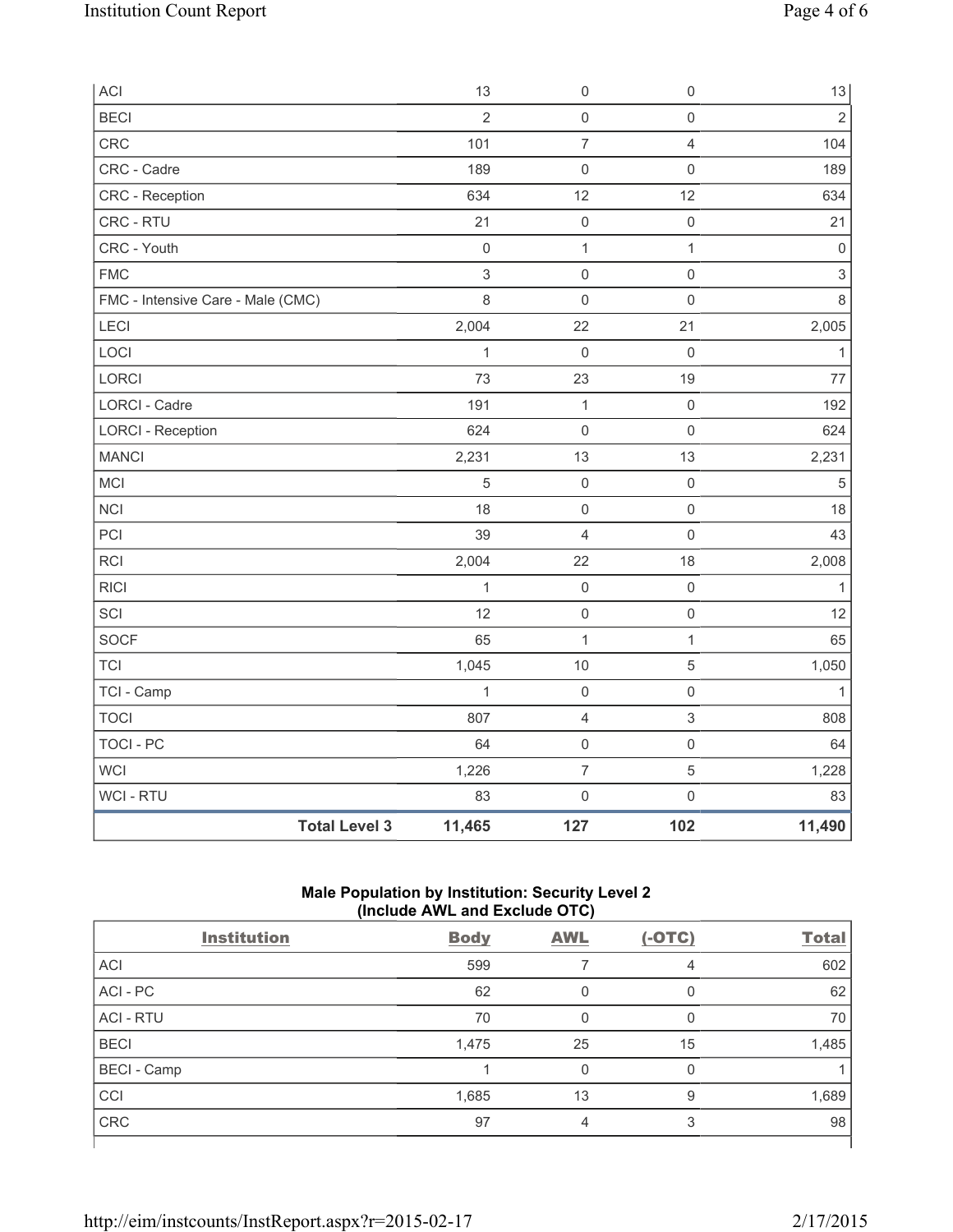| CRC - Cadre                       |                      | 68             | $\mathsf{O}\xspace$ | $\mathsf{O}\xspace$ | 68           |
|-----------------------------------|----------------------|----------------|---------------------|---------------------|--------------|
| <b>CRC</b> - Reception            |                      | 136            | $\sqrt{5}$          | $\overline{4}$      | 137          |
| CRC - RTU                         |                      | 15             | $\mathsf 0$         | $\mathsf{O}\xspace$ | 15           |
| CRC - Youth                       |                      | $\mathbf 0$    | $\sqrt{2}$          | $\overline{2}$      | $\mathsf 0$  |
| <b>FMC</b>                        |                      | 9              | $\mathbf 0$         | $\mathsf 0$         | $\mathsf g$  |
| FMC - Intensive Care - Male (CMC) |                      | 20             | $\mathsf{O}\xspace$ | $\mathsf{O}\xspace$ | 20           |
| GCI                               |                      | 788            | $\overline{7}$      | $\overline{4}$      | 791          |
| <b>LAECI</b>                      |                      | 1,073          | 18                  | 16                  | 1,075        |
| LECI                              |                      | 29             | $\mathsf{O}\xspace$ | $\mathsf{O}\xspace$ | 29           |
| LOCI                              |                      | 1,125          | $\overline{7}$      | $\overline{4}$      | 1,128        |
| <b>LORCI</b>                      |                      | 82             | 20                  | 16                  | 86           |
| <b>LORCI - Cadre</b>              |                      | 19             | $\mathsf{O}\xspace$ | $\mathsf{O}\xspace$ | 19           |
| <b>LORCI - Reception</b>          |                      | 343            | $\sqrt{2}$          | $\overline{2}$      | 343          |
| <b>MACI</b>                       |                      | 1,123          | $\sqrt{5}$          | $\mathsf 3$         | 1,125        |
| <b>MANCI</b>                      |                      | 5              | $\mathbf{1}$        | $\mathbf{1}$        | 5            |
| MCI                               |                      | 1,685          | 26                  | 17                  | 1,694        |
| MCI - Camp                        |                      | $\mathbf{1}$   | $\mathbf 0$         | $\mathsf{O}\xspace$ | $\mathbf{1}$ |
| <b>NCCI</b>                       |                      | 1,658          | 25                  | 18                  | 1,665        |
| NCCI - Camp                       |                      | 9              | $\mathbf 0$         | $\mathbf 0$         | 9            |
| NCI                               |                      | 1,679          | 38                  | 27                  | 1,690        |
| PCI                               |                      | 768            | 15                  | $\overline{4}$      | 779          |
| <b>RCI</b>                        |                      | 160            | $\mathsf{O}\xspace$ | $\mathsf{O}\xspace$ | 160          |
| <b>RICI</b>                       |                      | 1,295          | $30\,$              | 14                  | 1,311        |
| SCI                               |                      | 975            | 12                  | 10                  | 977          |
| <b>TCI</b>                        |                      | $\overline{4}$ | $\mathsf 0$         | $\mathsf{O}\xspace$ | 4            |
| <b>TOCI</b>                       |                      | $\overline{4}$ | $\mathsf{O}\xspace$ | 0                   | 4            |
| WCI                               |                      | 32             | $\mathsf 0$         | $\mathsf{O}\xspace$ | 32           |
| <b>WCI - RTU</b>                  |                      | $\overline{5}$ | $\mathsf{O}\xspace$ | $\mathsf{O}\xspace$ | 5            |
|                                   | <b>Total Level 2</b> | 17,099         | 262                 | 173                 | 17,188       |

# **Male Population by Institution: Security Level 1 (Include AWL and Exclude OTC)**

| Include Aire and Exclude OTOJ |             |            |          |              |  |
|-------------------------------|-------------|------------|----------|--------------|--|
| <b>Institution</b>            | <b>Body</b> | <b>AWL</b> | $(-OTC)$ | <b>Total</b> |  |
| <b>ACI</b>                    | 709         | 9          | 2        | 716          |  |
| <b>ACI - RTU</b>              | 46          | 0          | 0        | 46           |  |
| <b>BECI</b>                   | 711         | 13         | 8        | 716          |  |
| <b>BECI</b> - Camp            | 487         | 0          | 0        | 487          |  |
| <b>CCI</b>                    | 857         | 5          |          | 861          |  |
| <b>CRC</b>                    | 56          | 2          |          | 57           |  |
| CRC - Cadre                   | 5           | $\Omega$   | $\Omega$ | 5            |  |
|                               |             |            |          |              |  |